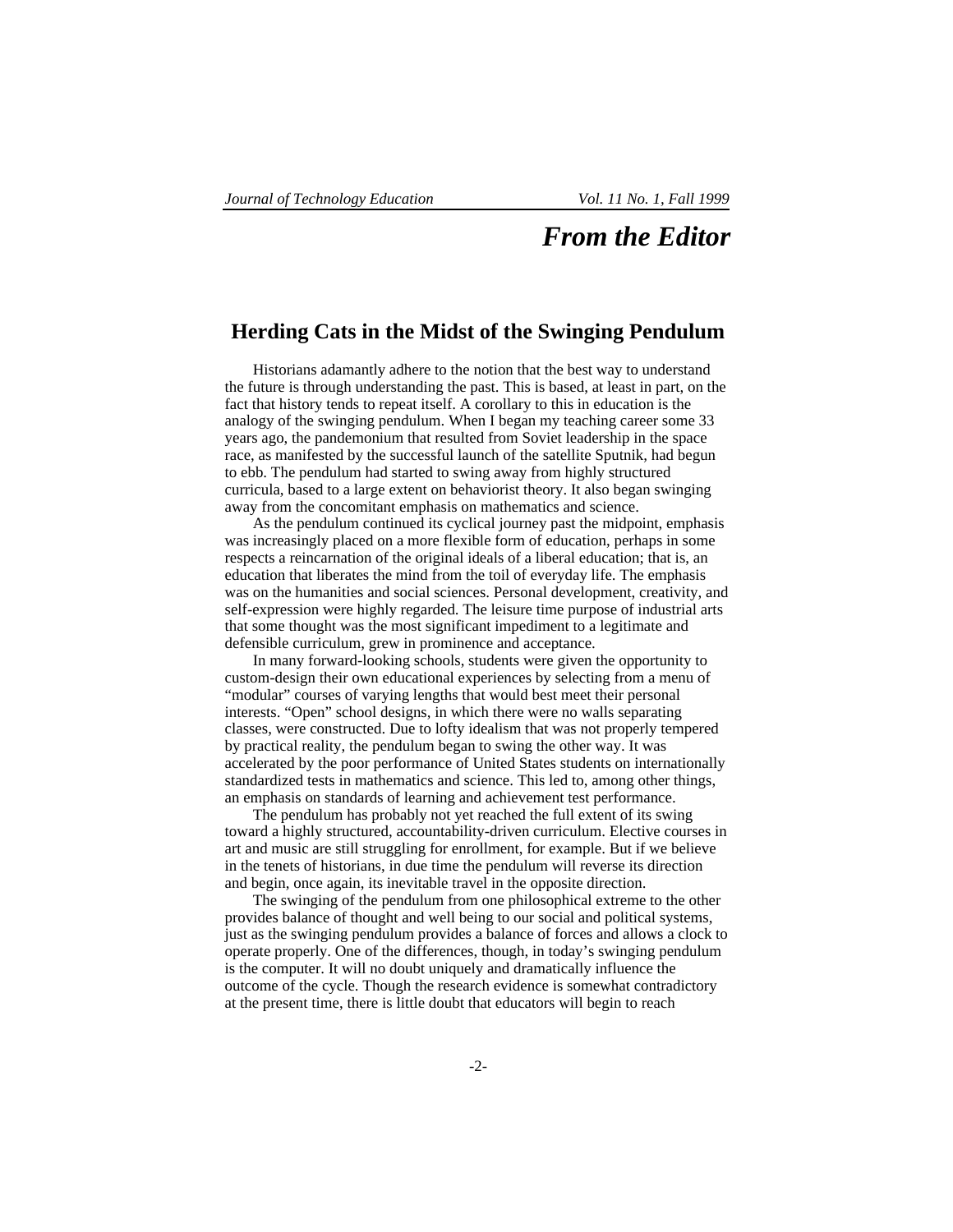consensus on the most effective ways in which to use computers for teaching and learning.

Technology education has embraced computer use in a variety of different ways, arguably with more divergence than any other subject in the school. Computers have most certainly enabled us to do a variety of new and exciting things that we have never been able to do before; they are interactive and "hands-on." For many of the other subjects in the school, computers have resulted in a more active and individualized learning environment. But from a relative perspective, computers in technology education have resulted in a more sedentary, passive experience for students. For example, computers play a pivotal role in nearly all of the modular programs that are sweeping across the U.S. and other countries as well. In many of these programs, the students remain largely seat-bound for the majority of the instructional time. In this issue, Gustafson, Rowell, and Guilbert describe the perceptions that elementary students have about structures. The technology now exists that enables students to design, build, and test such structures in the virtual reality of the computer without ever leaving their seats. "Activities" of the past are rapidly becoming "passivities."

The excitement that has resulted from the use of computers is refreshing and engaging. But the dynamics of the change causes one to ponder. As we continue to discard the tools that we used in the past in favor of computers, are we ignoring some of the fundamental developmental needs of the students we serve? Is there something to the hesitancy in curriculum change that the teachers in Finland exhibited, as reported by Alamaki in this issue? Have we put technological content in such a primal position that we are ignoring process, the dichotomy that Lewis addresses herein? Is there something very unique that occurs developmentally when students work with real tools and materials? Are such experiences tantamount to successful, meaningful problem solving, as Atkinson's (1999) work in the last issue suggests? Could it be that those experiences contribute significantly to the development of the individual, but have virtually nothing to do with technology education as we have defined it nor the outcomes we think we are achieving? And if all of this is true, is there an age at which such activity is no longer appropriate?

Some wag might one day soon think about how sedentary life has become with the proliferation of the computer into every aspect of our existence, from school to the work place, from religion to entertainment. That person might think about the unique sense of satisfaction that comes from creating something with one's own hands, and that this is a fundamental need of humans. That person might further become concerned about how people spend their leisure time in this electronic age. As history repeats itself, the wag might even reinvent the other six Cardinal Principles of Secondary Education (1918) without even realizing it!

One of the administrators with whom I worked described the management of college professors as analogous to trying to herd cats. Perhaps the elements of our content, as well as our methodology, are akin to the cats. And, like cats, there are more of them every time you turn around. There is a limit, though, to